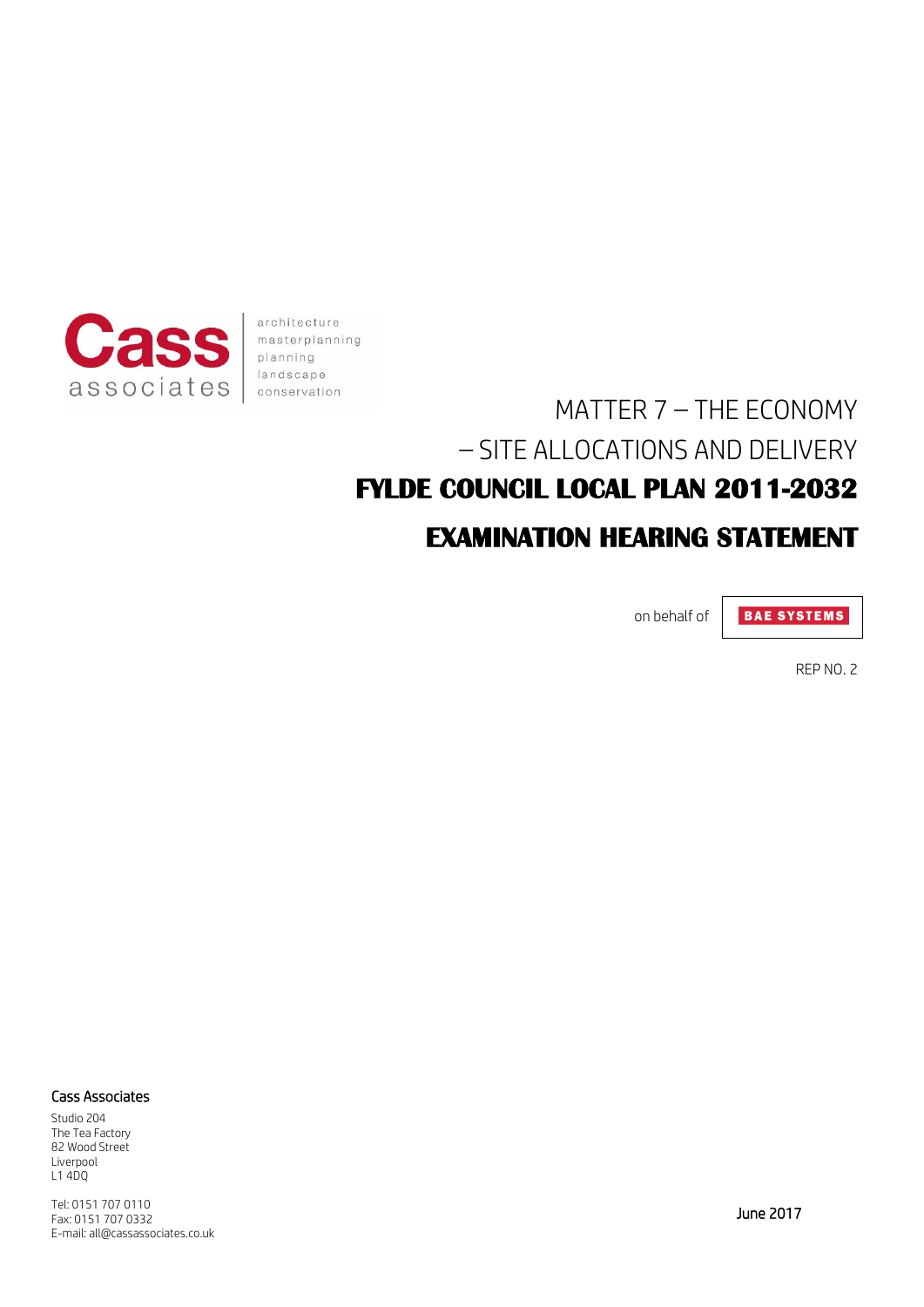## **Contents**

- 1 Introduction
- 2 Matter 7 The Economy Site Allocations and Delivery; Policy EC2 'Employment Opportunities' Issue 55
- 3 Matter 7 The Economy Site Allocations and Delivery; Policies EC6 & EC7 'Leisure, Culture and Tourism Development' – Issue 60 a

| <b>Document Control</b>            |                                    |  |
|------------------------------------|------------------------------------|--|
|                                    |                                    |  |
| Name of person and qualifications: | Name of person and qualifications: |  |
| Peter Hamilton MRTPI               | Peter Hamilton MRTPI               |  |
| Job Title: Consultant              | Job Title: Consultant              |  |
| Signature:                         | Signature:                         |  |

| Project No: | Report Ref (file ref): | Issue Date:    |
|-------------|------------------------|----------------|
| 1130        | 1130-Matter 7 -        | $12 - 06 - 17$ |
|             | Examination Hearing    |                |
|             | Statement - FINAL      |                |

### Word Count: 749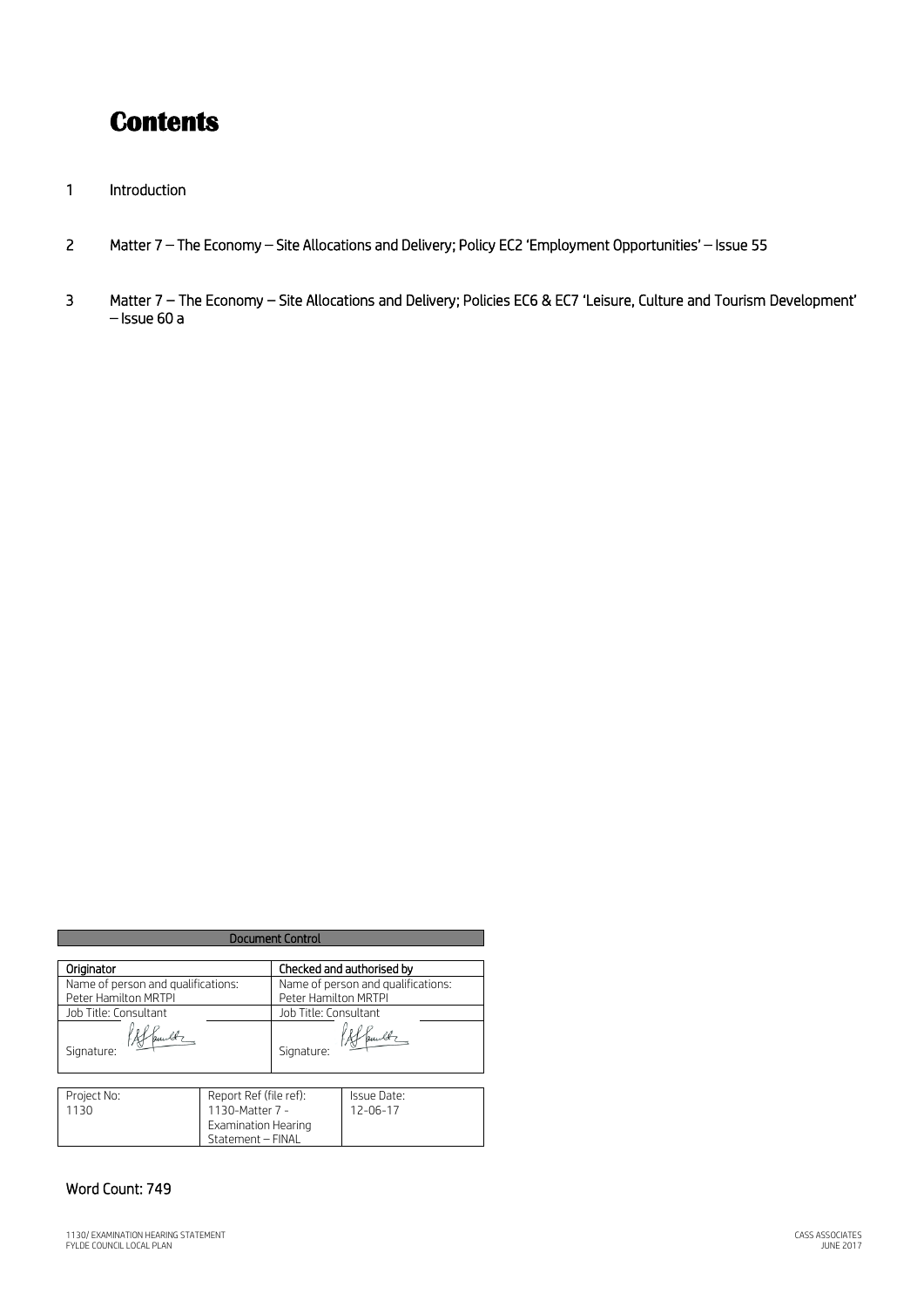### **1 Introduction**

- 1.1 Cass Associates have represented BAE Systems in relation to its landholdings at Warton Aerodrome throughout the local plan process. As well as making formal representations during the various consultation stages of the plan Cass Associates submitted representations on the Publication Version Local Plan in September 2016. We acknowledge that previous representations will be taken into account by the Inspector.
- 1.2 This Hearing Statement relates to Matter 7 The Economy Site Allocations and Delivery and in particular:
	- Policy EC2 'Employment Opportunities' Issue 55
	- Policies EC6 & EC7 'Leisure, Culture and Tourism Development' Issue 60 a

## **2 Matter 7 – The Economy – Site Allocations and Delivery; Policy EC2 'Employment Opportunities' – Issue 55**

55. Is there justification for other economic development uses as defined in the Framework, to be supported by this Policy? Would this be consistent with national policy?

- 2.1 The NPPF (paragraphs18-22) refers to building a strong competitive economy to support sustainable economic growth. In terms of land use there is an emphasis on providing for development needs of existing and emerging business sectors beyond traditional employment land.
- 2.2 Paragraph 160 of the NPPF refers to, in relation to 'plan making', having a clear understanding of business needs within the economic markets operating within and across the local authority area. Paragraph 161 states that LPAs should assess the needs for land or floorspace for economic development (i.e. development including those within B Use Class, public and community uses and main town centre uses but excluding housing development [glossary to NPPF]).
- 2.3 At present policy EC2 states that development on existing employment sites could include any type of employment uses and may not be restricted to B1, B2 and B8 land uses. Although, this alludes to providing development beyond the traditional B use classes it is rather vague and ambiguous. For example, in what instances may proposals on employment sites not be restricted to B1, B2 and B8 use classes? In addition, what other uses may be acceptable (the policy refers to agriculture)?
- 2.4 In our opinion the policy is neither effective nor positively prepared. To remedy this we consider the first paragraph of the policy should be reworded to:

The Council wishes to ensure there is the availability of land in the Borough for employment opportunities and economic growth to meet objectively assessed need. Therefore existing employment sites will continue to be retained for employment use (B1, B2 and B8 uses) and, where appropriate, other uses that contribute to economic development within the Borough including mixed use developments subject to policy EC1.